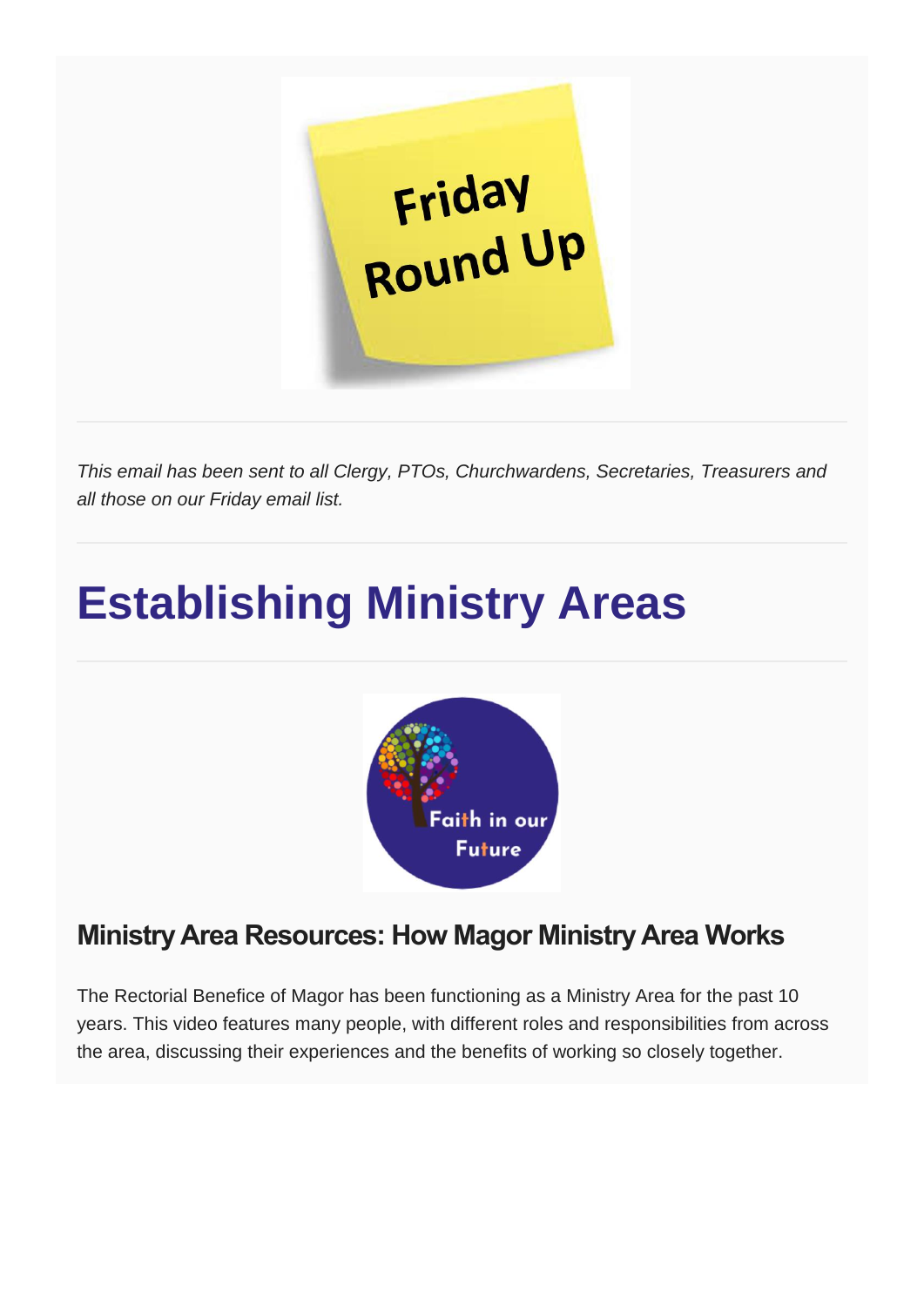

## **Q2 Rebate**

At their meeting yesterday, the Diocesan Board of Finance agreed to offer a 40% rebate for Quarter 2 of 2021. This means that the Board will have offered a 40% rebate for three quarters of 2020 and two quarters of 2021. Although we are all hoping and praying that we will finally see the light in the Covid situation soon, the DBF understands the financial pressures that continue to face our parishes and Ministry Areas at present. It was therefore felt by the Board that this level of support would be required until the summer. It is sincerely hoped that, by then we will all be in a much better position to move forward, and start to adjust to the 'new normal'.

It has only been possible to offer this level of support for such an extended period of time, partly by drawing on the Board's own reserves, but largely thanks to the generous support that we have received from the Representative Body of Church in Wales. We sincerely thank their trustees for this financial support that we have, in turn, been able to pass on to our parishes. This clearly demonstrates how the whole Church continues to work together and support each other through these most difficult times.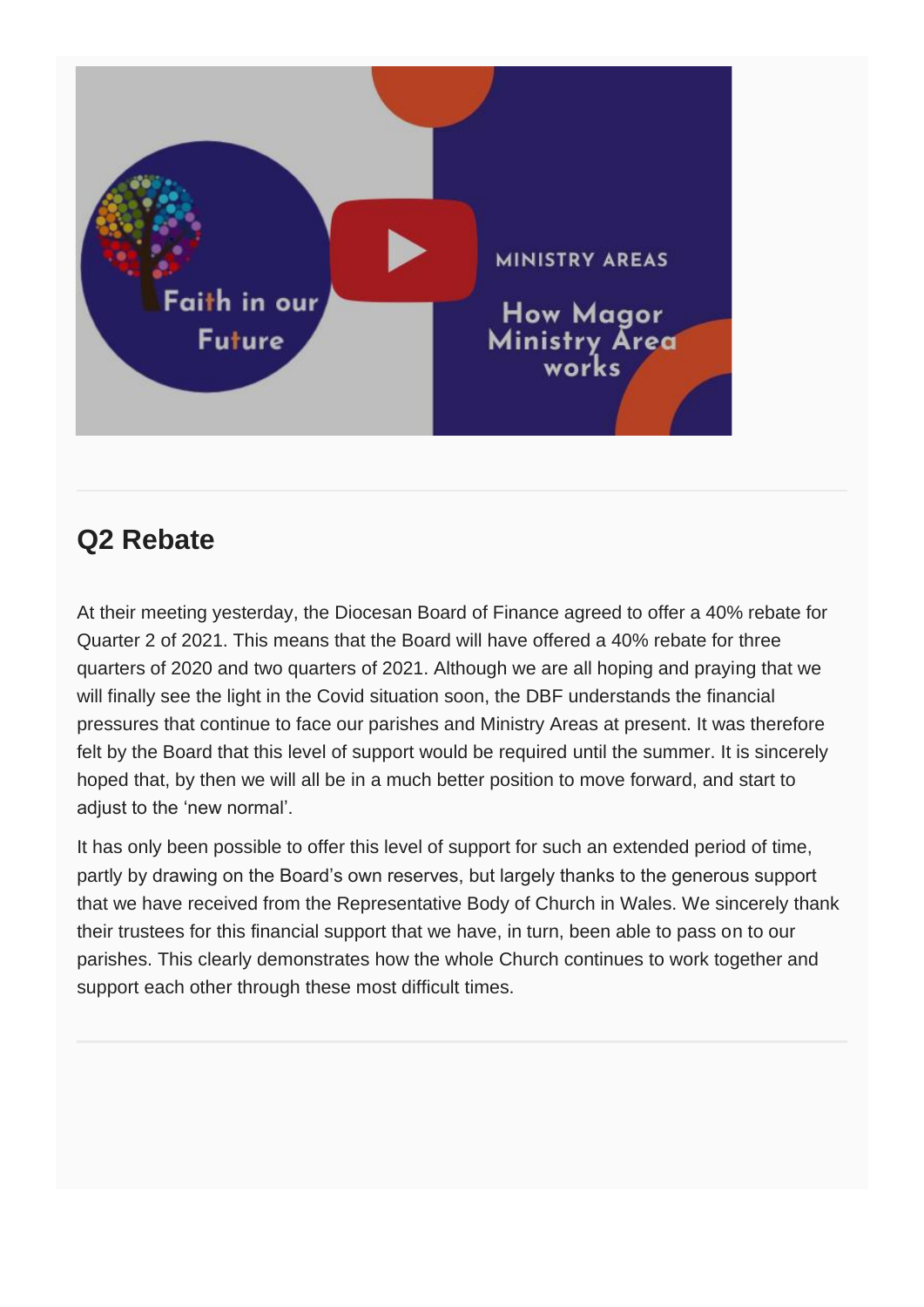## **News**

### **New Appointment for Abergavenny and Govilon**



A Yorkshire man who considers himself an 'honorary Welshman' has been appointed as the next Vicar of Abergavenny and Ministry Area Leader for Abergavenny and Govilon.

Fr John Connell is already a familiar face around the diocese having lived for almost 20 years in Wales, serving as a curate in Caldicot, then as vicar of Llantilio Pertholey with Bettws Chapel and Llanddewi Skirrid and ministering in St Augustine's, Rumney for the last 6 years.

The Right Reverend Cherry Vann, Bishop of Monmouth says: "After interviewing four people for this significant post, it was clear that Fr John is the right person to take forward the mission and ministry of the church communities in Abergavenny and Govilon."

Read the full announcement [here.](https://monmouth.churchinwales.org.uk/en/news-and-events/new-appointment-abergavenny-and-govilon/)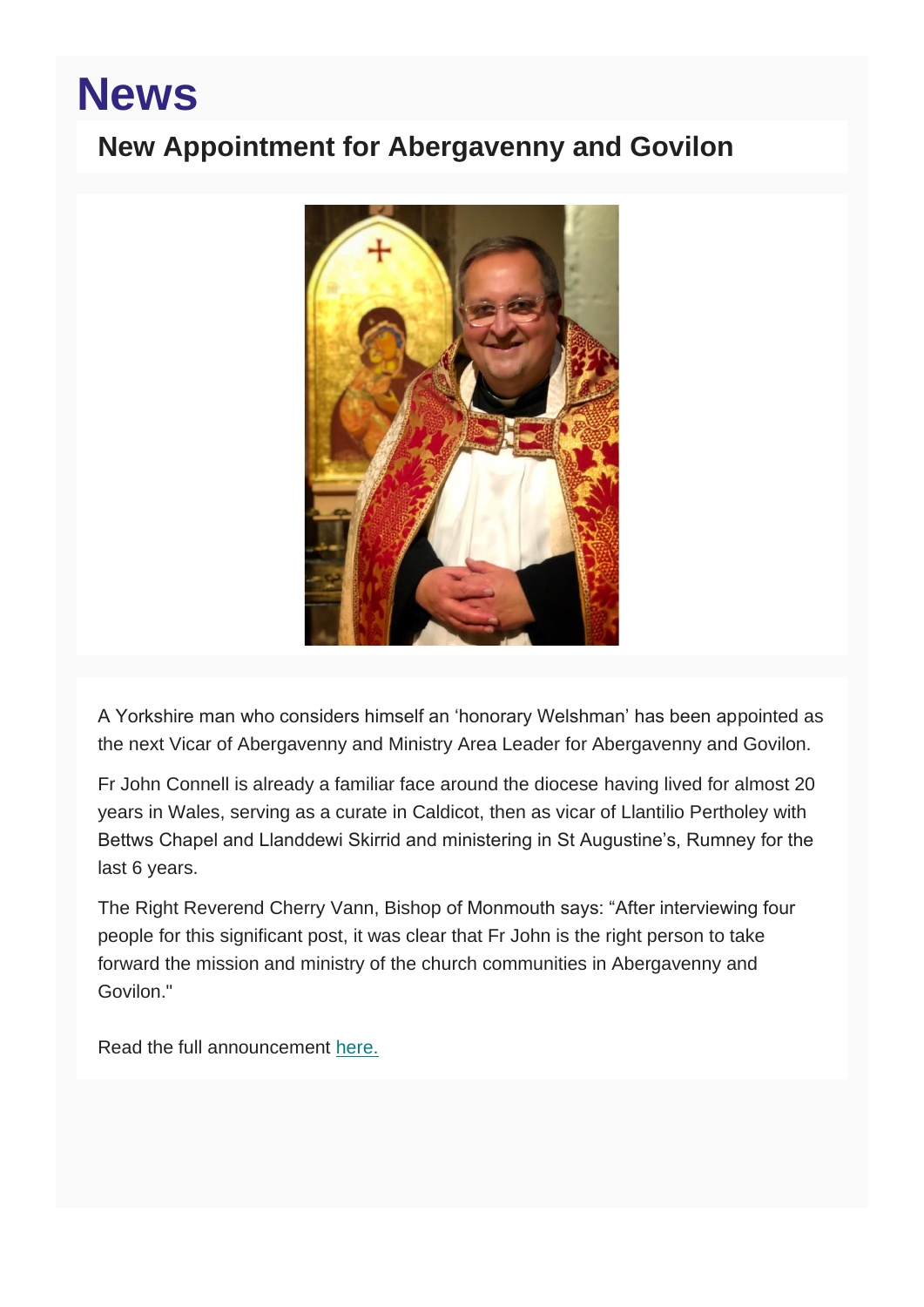

Well done to Rev Jane Avery who has raised a total of £1110 for Alzheimer's Research UK by dying her hair red.

She says, "I am amazed and delighted at this result from such a simple idea and very, very grateful to all those who have supported me family, friends, church members and some I don't know. It all goes towards seeking a way to eradicate this distressing and unpredictable condition."

## **Training/Events**



**St Padarn's Easter Webinar Series Resourcing Youth, Children & Families' Ministry Tuesday March 2nd 14:00-15:15**

The third and final webinar in this series will be held on March  $2<sup>nd</sup>$  and will focus on sharing ideas and resources to help churches plan their Holy Week ministry to youth, children, and families.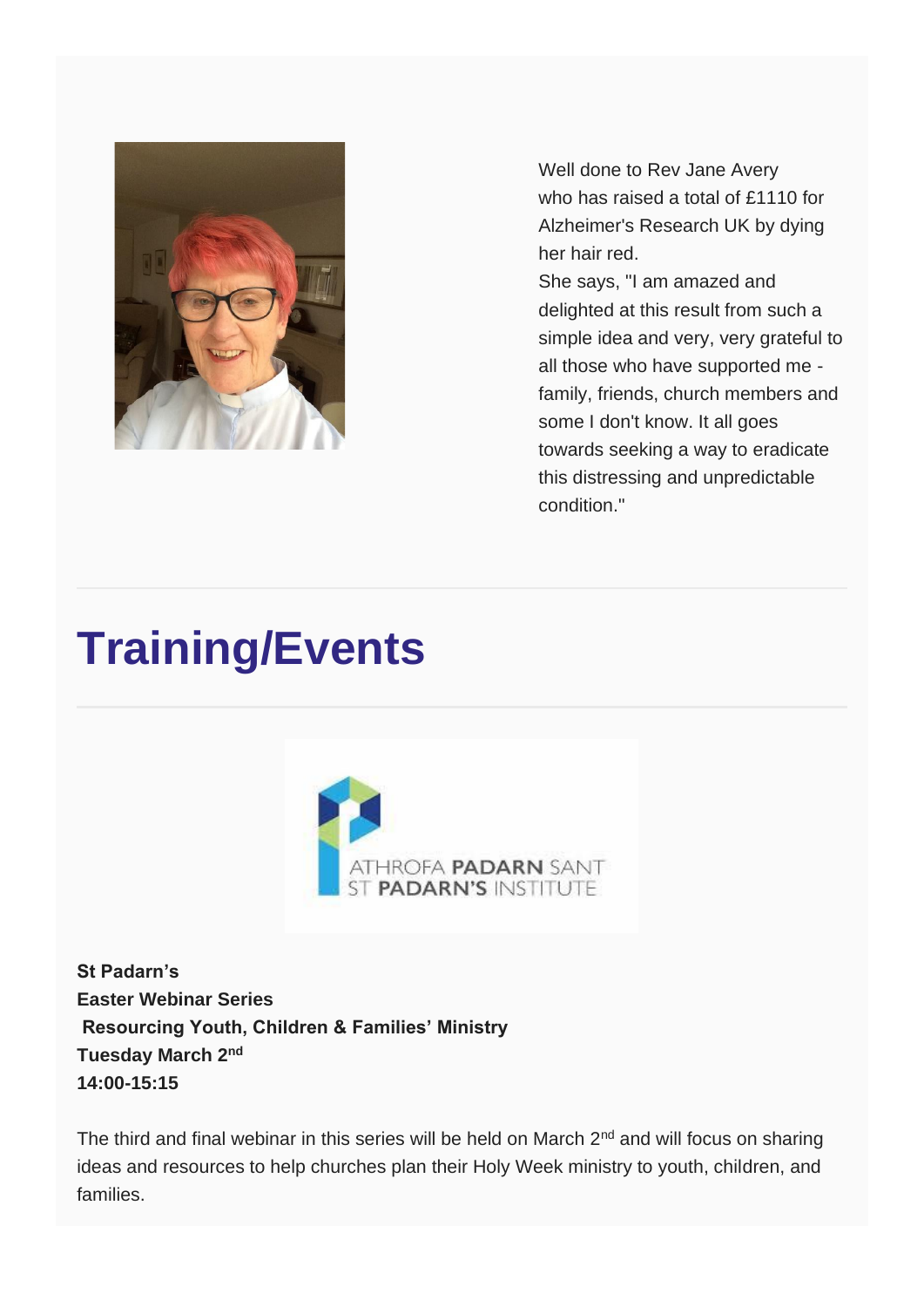The webinar will feature the following contributors:

- **Helen Franklin Scripture Union**
- Jane Leadbetter BRF / Messy Church
- Dai Woolridge Bible Society
- 
- Jessica Ann Jenner Together at Home
- 
- Ali Jensen St Denys Lisvane
	- Lesley Rendle Bro Seiriol / Grŵp Elen

Register here: <https://bit.ly/2YDLRgy>

### **Diocesan Service for Healing, Wholeness and Reconciliation: March 11th at 1.30pm**

Healing and Reconciliation lie at the heart of our Christian faith, not least in this season of Lent as we reflect on the salvation and healing wrought for us through the cross. As Christian people we journey together as we live out our daily lives. In the current Ministry Area of Cyncoed, there is a regular service of Healing, Wholeness and Reconciliation led by the Revd Beverley Smith which is being opened up to the whole of the diocese on March 11<sup>th</sup>. Bishop Cherry will be giving a homily and, whilst anointing and the laying on of hands will not be possible, there will be opportunities for each person present to be prayed for in small break-out rooms as part of the service. This is an invitation for us to draw nearer to Christ and open ourselves to the grace of the Holy Spirit.

#### - DIOCESE OF MONMOUTH -

**DIOCESAN SERVICE FOR** HEALING, WHOLENESS **AND RECONCILIATION** 

**LED BY REVD BEVERLEY SMITH** 



## THURSDAY 11TH MARCH **AT 1.30PM**

- HELD VIA ZOOM - REGISTER ON EVENTBRITE -

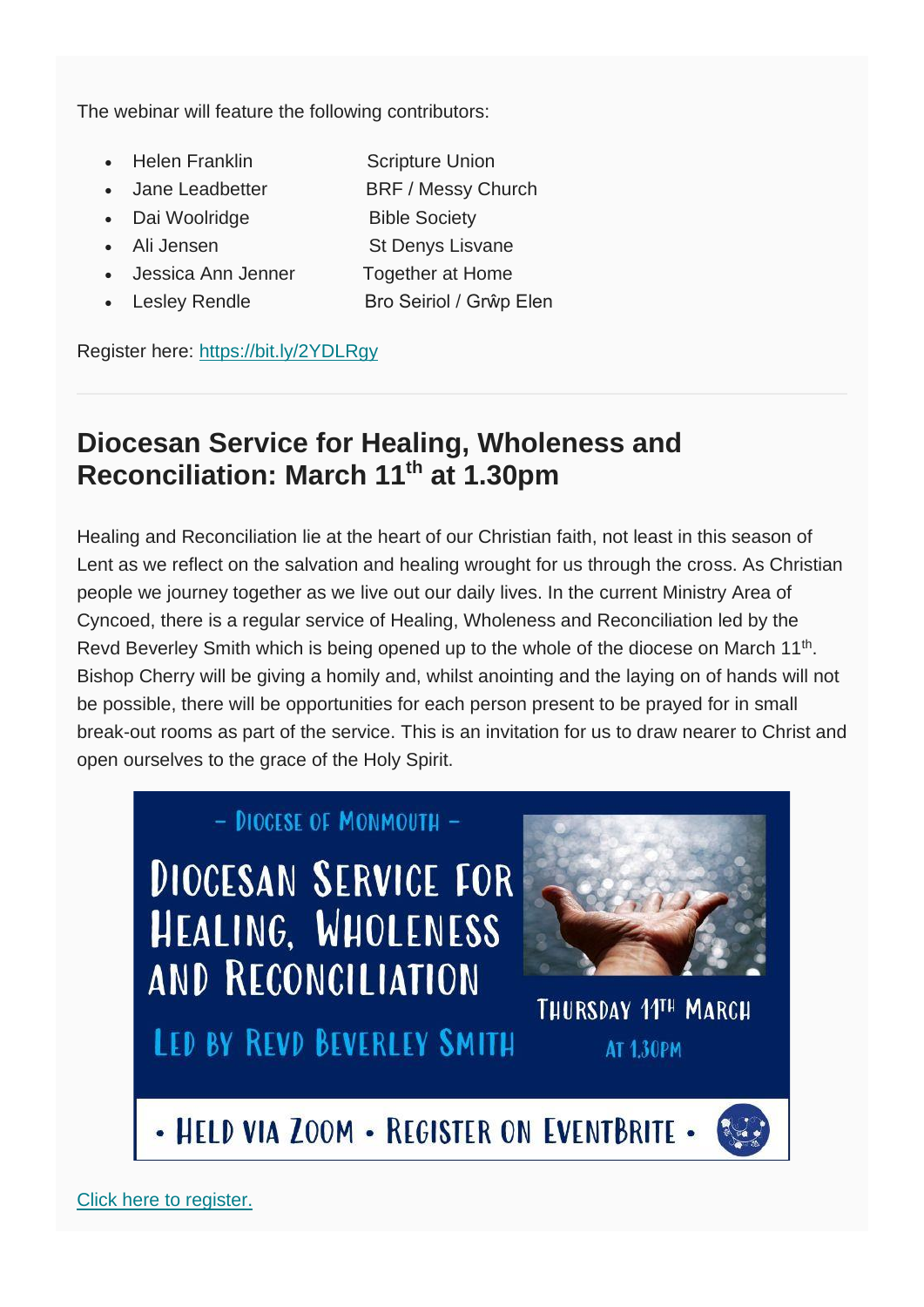

# **WEEK OF GUIDED PRAYER** MARCH 21ST-27TH 2021

Would you like to make more time to pray, but aren't sure where to start? Or would you like to give your prayer a renewed focus for a week in Lent? Would you like a little help along the way?

Then the *Week of Guided Prayer* online is for you.

Leading into Holy Week this *Week of Guided Prayer* is individually tailored to your experience. It is suitable for everybody - beginners in prayer, those whose want to renew their prayer-life and those who are experienced in prayer. You will use Bible passages, and other material, as a basis for prayer and meditation, with a guide alongside you to suggest what you might pray with and to hear how it went.

The *Week of Guided Prayer* starts with an introductory meeting on Zoom for all the participants and guides. We will match you with a guide who will arrange to meet with you on Zoom each day, Monday to Friday, at a time that works for both of you. These sessions usually last 20-30 minutes and we suggest that you make 20-30 minutes available for the prayer itself. The retreat ends with a closing session online.

Register your place <https://www.eventbrite.co.uk/e/137910888179>

*Important: Please book as soon as possible so that we can match you with an appropriate guide.*

If you have any questions or would like more information, please contact Rev Jane Butler: [jane.upperislwyn@yahoo.com](mailto:jane.upperislwyn@yahoo.com) (01495 231241).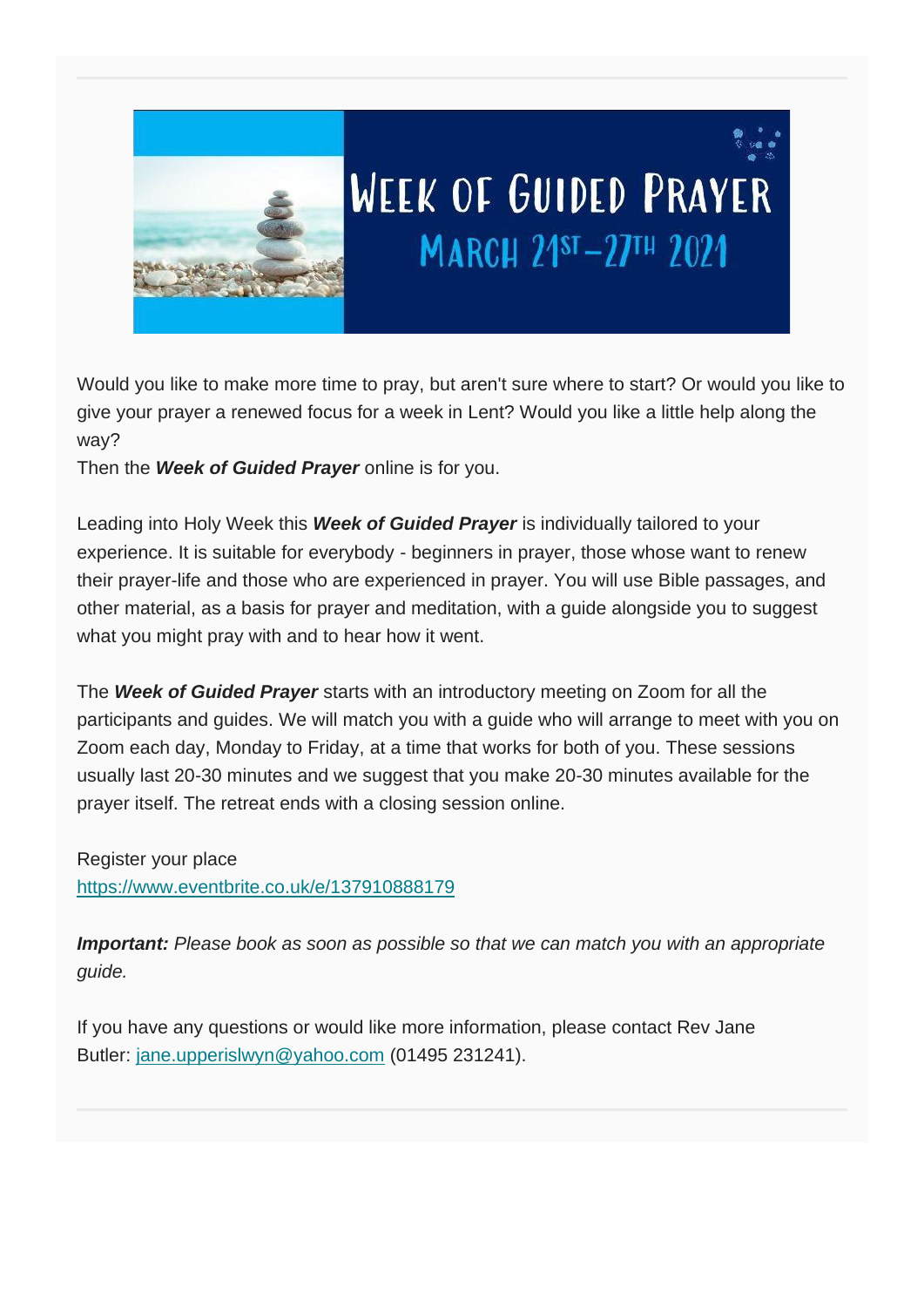

## - DIOCESE OF MONMOUTH -**CALLING CONVERSATIONS CHAPLAINCY**

#### **OUR PANEL**

\*REVD ANDREW WEBSTER - ST DAVID'S HOSPICE

REVO BRYONY DAVIS - CHURCH OF ENGLAND **CHAPLAIN - HMP LEYHILL** 

\* REVD DELYTH LIDDELL - CARDIFF UNIVERSITY REVO RACHEL LEWIS - HOSPITAL CHAPLAIN UNIVERSITY OF SOUTH WALES HOSPITAL

LIVE ON FACEBOOK - TUESDAY 27TH APRIL AT 7PM -

## **SAFEGUARDING TRAINING SESSIONS**

#### **Online via Zoom**

These sessions are for all who hold an ecclesiastical office, or who hold licence/PTO/commission from the Diocesan Bishop (whether lay or ordained), for those who run Sunday School or Youth clubs, Organists/Directors of Music for whom an enhanced DBS is required.

The training is presented in two parts, Part 1 & Part 2, to complete the course both parts must be attended. The course lasts for approximately 2-2.5 hours. There is no cost to attend the course.

#### **PART1**

#### **PART 2**

| Monday 8th March     | 10:00 | Friday 19th March    | 14:00 |
|----------------------|-------|----------------------|-------|
| Wednesday 10th March | 10:00 | Monday 22nd March    | 14:00 |
| Thursday 11th March  | 14:00 | Wednesday 24th March | 10:00 |
| Monday 15th March    | 14:00 | Monday 29th March    | 14:00 |
| Wednesday 17th March | 10:00 | Wednesday 31st March | 10:00 |

To book a place, please contact Helen via email on safeguardingtrainingestpadarns.ac.uk

The Church in Wales has a responsibility to ensure that all church members are cared for and protected.







Email [safeguardingtraining@stpadarns.ac.uk](mailto:safeguardingtraining@stpadarns.ac.uk) to book.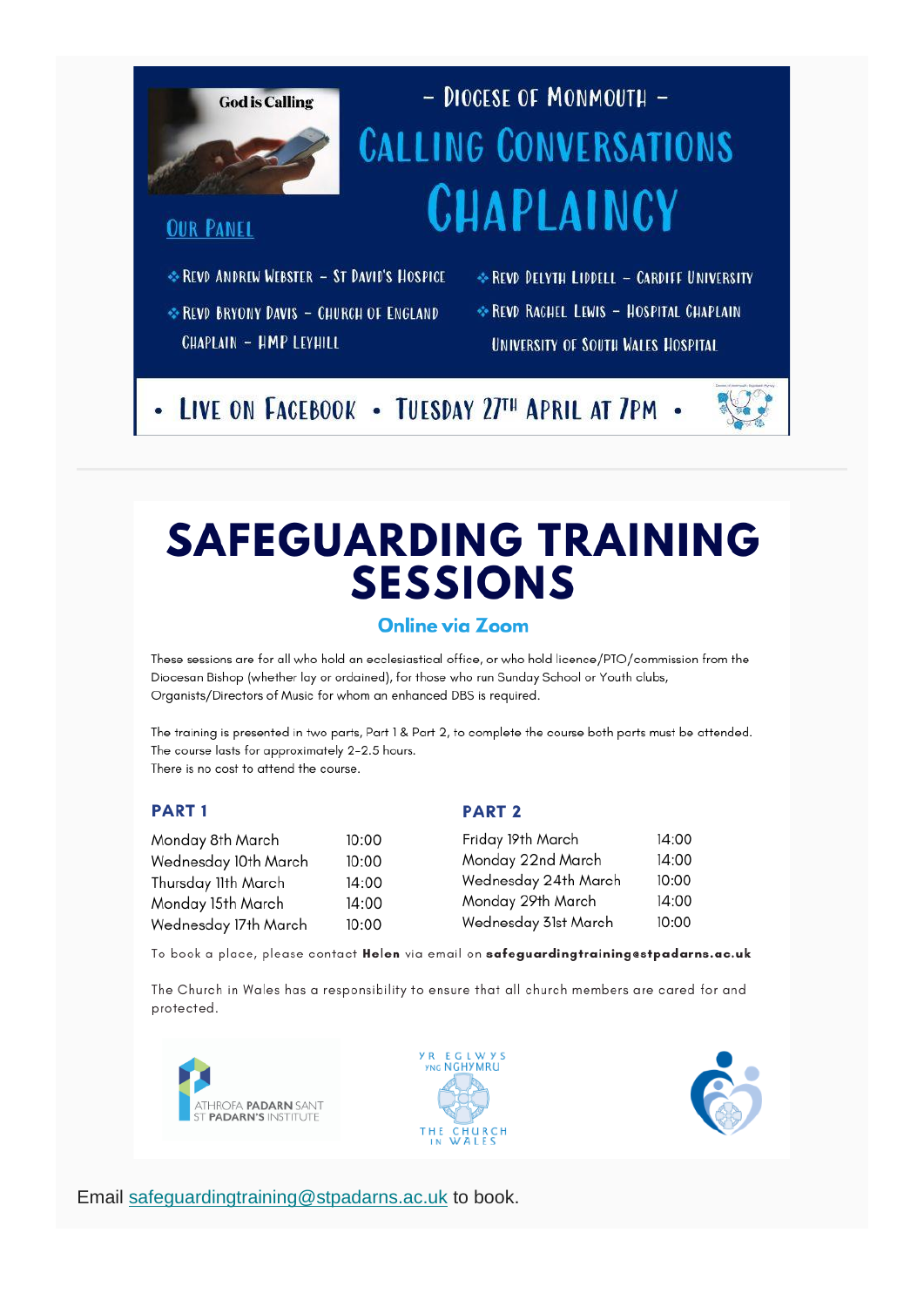### **The Revd Professor John Barton - Lecture**

The Revd Professor John Barton was the Oriel and Laing Professor of the Interpretation of Holy Scripture at the University of Oxford between 1991-2014 and is a Fellow of the British Academy. He published the book "A History of the Bible: The Book and Its Faiths" last year and this was recently adapted for BBC Radio 4's Book of the Week. He is will be presenting a lecture on 9th March at the Severn Theological Forum entitled: *Using the Bible Constructively.* Not one to be missed see the flyer for details.



## **Help Needed**

## **Do you recognise this badge?**

We've been contacted asking for assistance in identifying the badge pictured below which features the diocesan shield.

It's about 14mm x 30mm, gilt metal and enamel. The fitting and manufacture suggest pre-1950s.

If you know anything please let us know!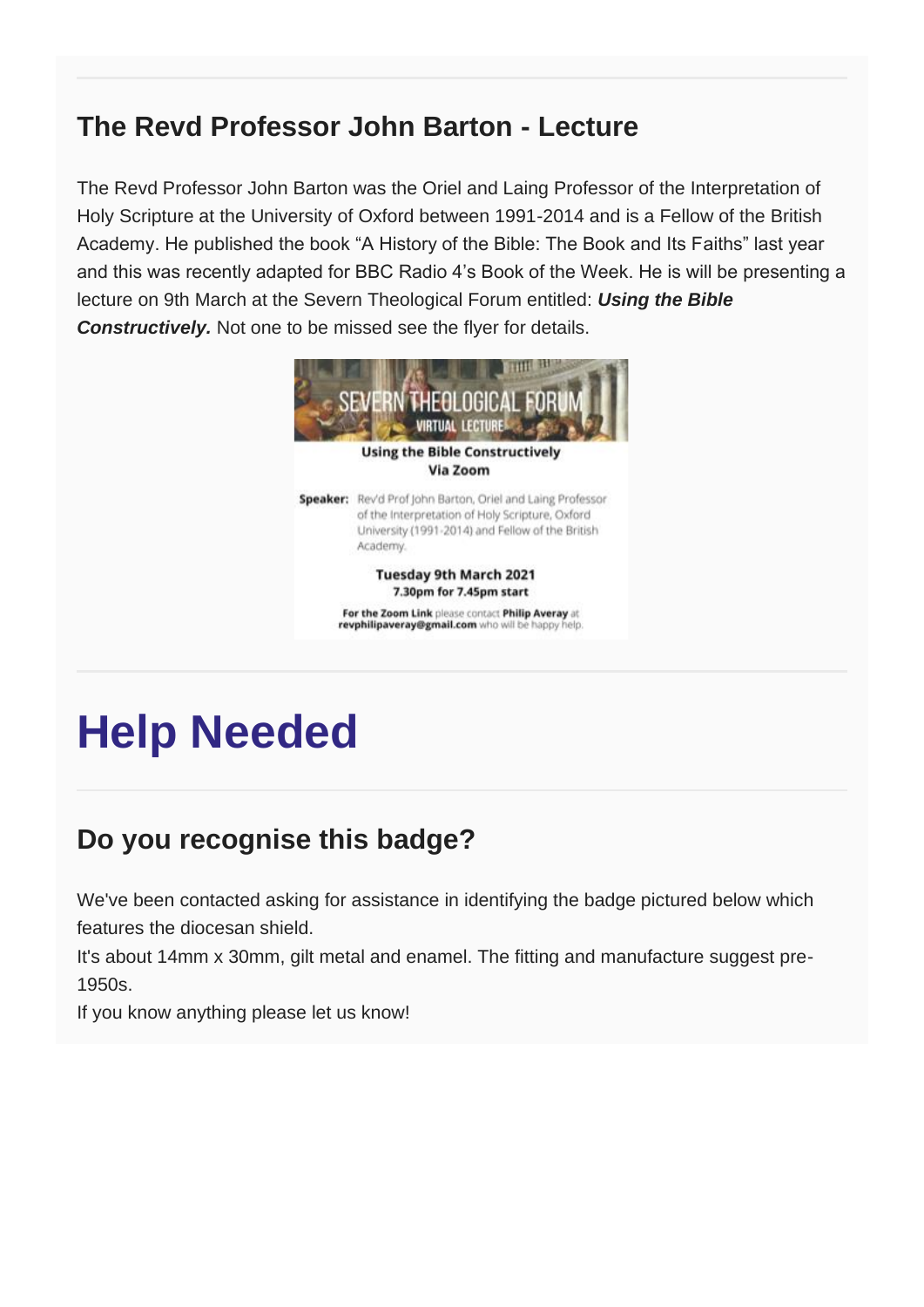

### **My Favourite Hymn**

Calling all hymn lovers! We may not be allowed to sing in church as yet but we all have our favourite hymns – whether it's belting out classics such as Calon Lân or something more modern like Shine Jesus Shine. BBC Radio Wales is looking for people to take part in its weekly Celebration worship programme to talk about their favourite hymn – why they like it and what it means to them.

If you would like to take part, please contact [Georgie.Sullivan@bbc.co.uk](mailto:Georgie.Sullivan@bbc.co.uk) or call 07384456219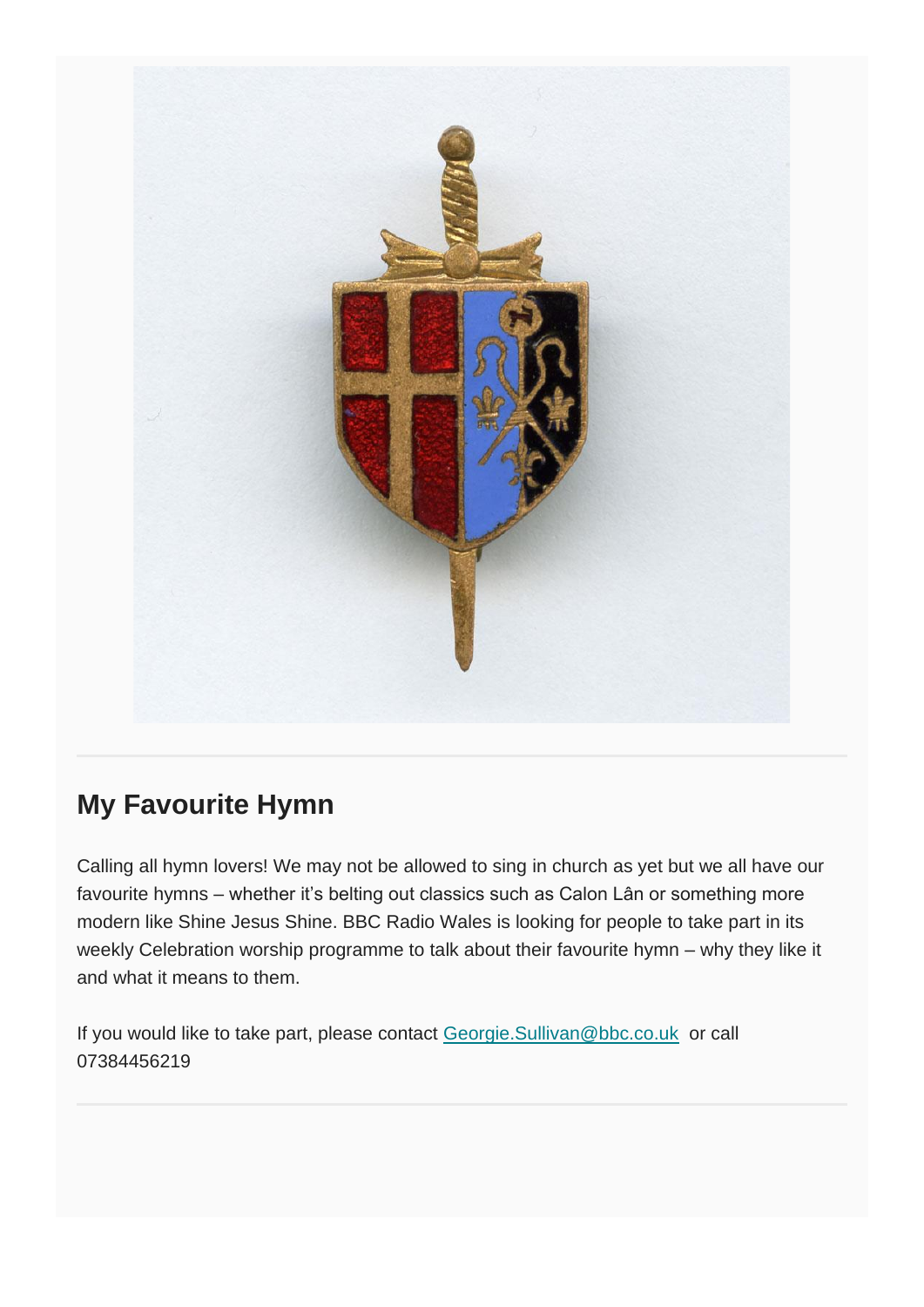## **Resources**

### **Live-streamed Services & Reflections:**



Join a Sunday Eucharist from the Cathedral at 10:30am [here.](https://www.youtube.com/watch?v=gIvtl3VNJBw)



### **LENT 2021: DYING TO LIVE**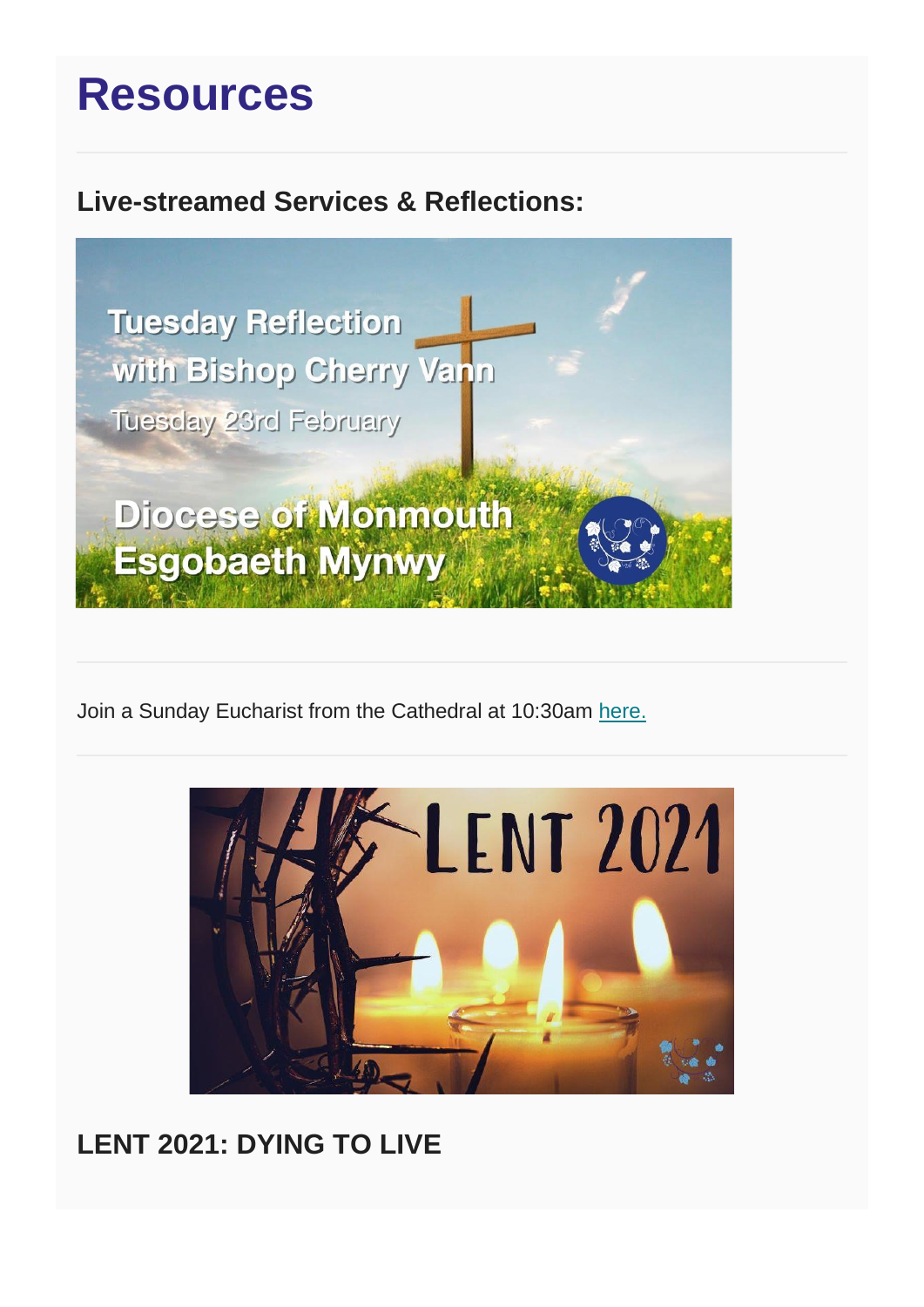Whether you are a lay leader, a licensed minister or a member of clergy, we'd love to invite you to join in with our plans for this year's Diocesan Lent Course 'Dying to Live'.

The course is now available on our [Diocesan website](https://monmouth.churchinwales.org.uk/en/clergy-and-members/lent-2021/) or you can download a copy below.

#### **Download: [LENT 2021: DYING TO LIVE](https://mcusercontent.com/b3afd1b0d0adb8d4215f17201/files/23c7c200-6850-4062-ada6-95180620ed1b/Lent_Course_2021_FINAL.pdf)**

If you are planning to lead a small group, please complete our group registration form: <https://forms.gle/979J2dw5GSYi63Lk7>

Printed copies can be requested from the Diocesan Office. Please email [admin.monmouth@churchinwales.org.uk](http://admin.monmouth@churchinwales.org.uk/) to request one.

## **Our Schools**



### **Lent 2021 Mini Missions**

We're also excited to introduce our Lent Mini Missions Project. While this set of challenges was designed with our schools in mind, we'd like to encourage all our children and families to participate.

On the project [resource page,](https://monmouth.churchinwales.org.uk/en/schools-and-families/church-schools/lent-2021-mini-missions/) you will find a PowerPoint with a voice over to explain the project. This PowerPoint will be most useful to parents and group leaders and is not intended as a resource for the children. However, there will be an introduction video from Reverend